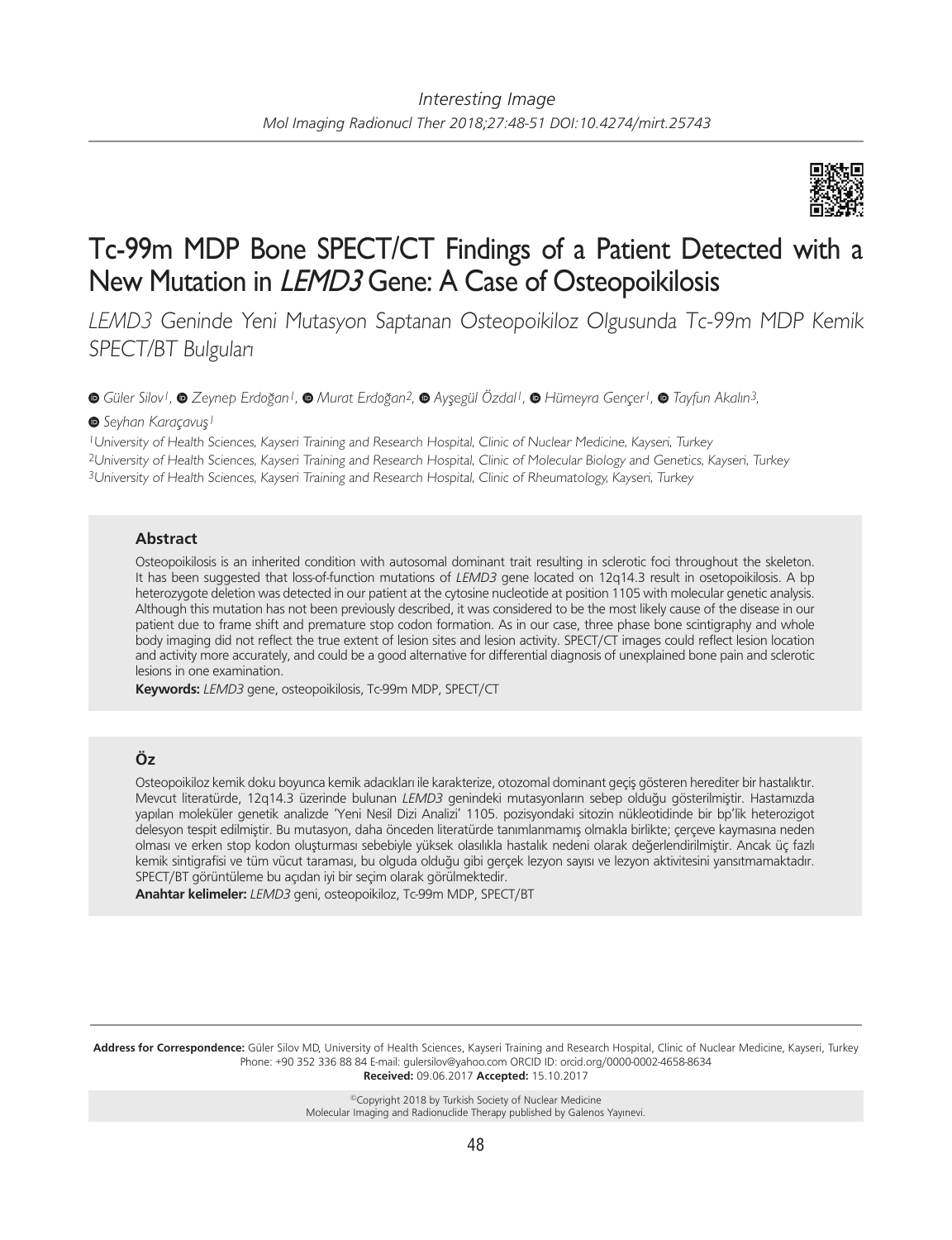

Figure 1. A 20-year-old man was referred to our department with right foot pain. The plain X-ray showed numerous small lesions distributed along the feet (A). A three phase Tc-99m methylene diphosphonate (MDP) bone scan of the foot, whole body scanning along with feet and pelvic-thoracic SPECT/CT were performed. Whole body images showed relative irregularly increased focal MDP uptake on the long bones and pelvic region (B). The late phase static images of feet irregularly increased focal MDP uptake (C).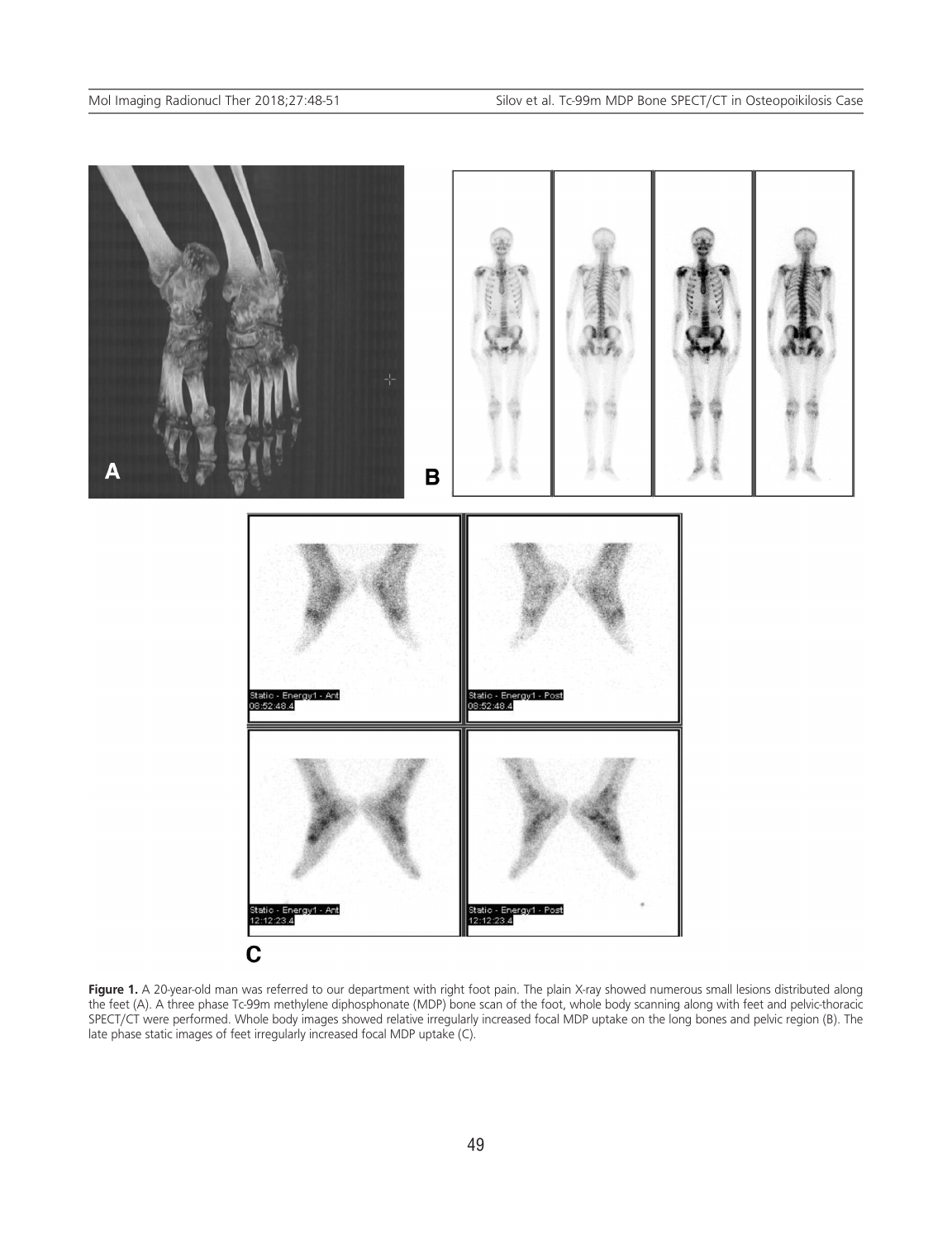

Figure 2. Multiple, sclerotic lesions were detected in thoracic bones, shoulders, and both femur and pelvic bones by CT but radiotracer uptake was observed in some sclerotic lesions on SPECT-CT images (A, B). Laboratory tests were within normal limits except a slightly elevated alkaline phosphatase value of 126 U/L (range: 30-120 U/L).

Osteopoikilosis is an inherited condition with autosomal dominant trait that results in numerous sclerotic foci throughout the skeleton (1). Previous studies have reported that these lesions are symmetric but randomly distributed, with increased concentrations at the carpal and tarsal bones, as well as at the ends of the long bones (2,3). Lesions are reported to be located less in the skull, rib, vertebra, and mandible (1).

Recently, whole-genome linkage analysis of affected individuals resulted in identification of a loss-of-function mutation in gene *LEMD3* at position 12q14.3. *LEMD3* is believed to function in bone morphogenetic protein (BMP) signaling by interacting with the family of SMAD proteins downstream from transforming growth factor-beta (TGF-beta) to regulate bone formation (4,5). It has been reported that *LEMD3* can antagonize both BMP and TGF-beta signaling in human cells (6). Molecular genetic analysis was performed in our patient, and a bp heterozygote deletion was detected in the cytosine nucleotide at position 1105. This mutation has not been previously described in the literature, but is considered to be the most likely cause of the disease due to frame shift and premature stop codon formation.

Histologically, the sclerotic foci correspond to old and inactive remodeling of spongiform lamellar trabeculae with a gross nodular or star-like appearance (7). Sclerotic lesions are classically inactive on whole body scintigraphy (8,9). For this reason, a Tc-99m bone scan is sufficiently diagnostic and usually returns to normal in cases of osteopoikilosis. There have been a few cases reported in the literature of abnormal bone scans in patients with osteopoikilosis (10). In such cases, the pattern of increased uptake is usually symmetric and localized to the distal ends of tubular, carpal, and tarsal bones. This may correspond to active bone remodeling of these multiple foci, which has also been reported in pathologic specimens of osteopoikilosis. As in our patient, localized three phase bone scintigraphy and whole body scanning did not reflect the true extent of lesion site and activity. However, SPECT/CT images could reflect lesion location and activity more accurately, and could be a good alternative for differential diagnosis of unexplained bone pain and sclerotic lesions in one examination.